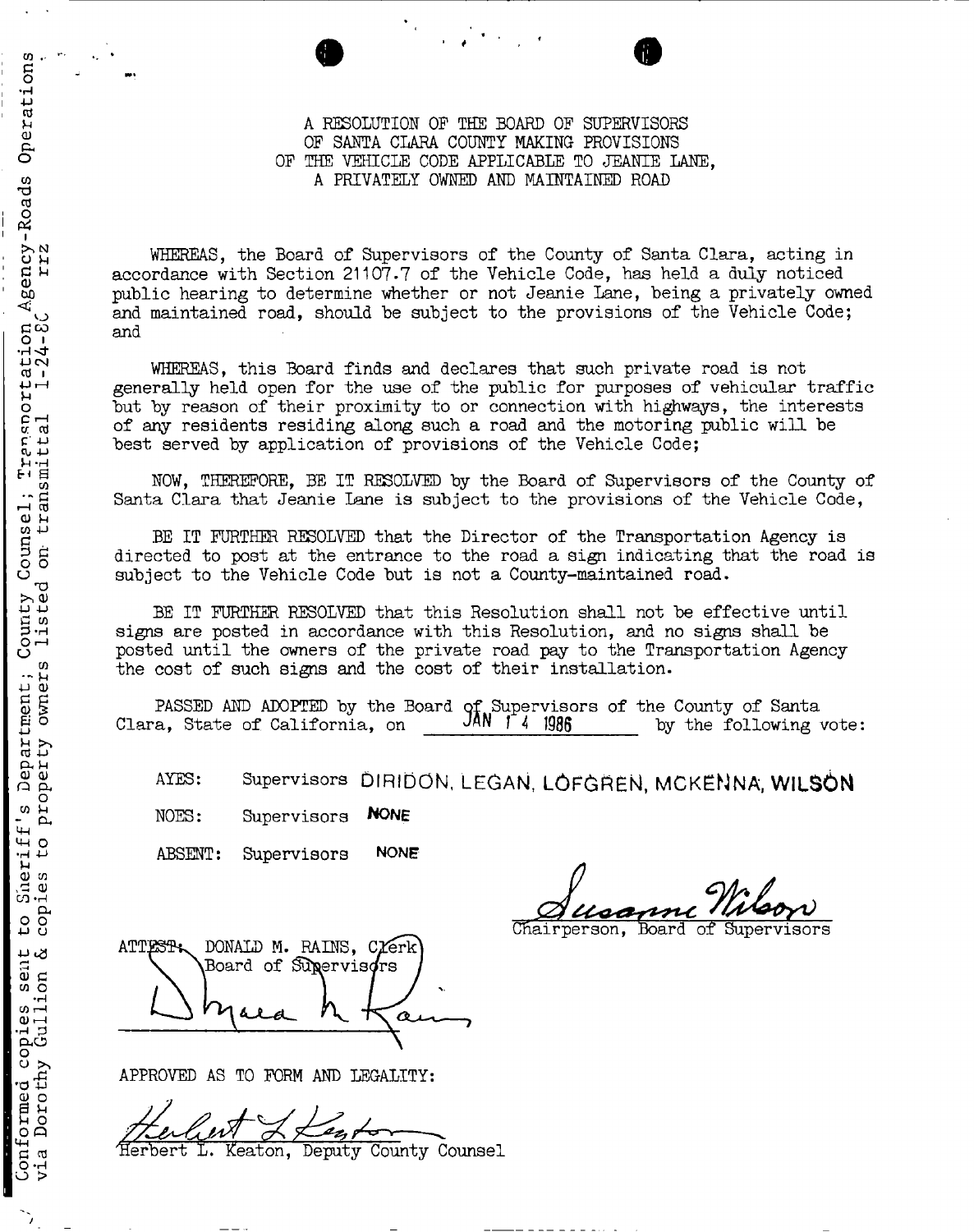| <b>County of Santa Clara</b>                                                              | $\mathcal{F} = \{x_1, x_2, \ldots, x_n\}$                                             | <b>Transportation Agency</b><br>1555 Berger Drive<br>San Jose, California 95112 |
|-------------------------------------------------------------------------------------------|---------------------------------------------------------------------------------------|---------------------------------------------------------------------------------|
| <b>California</b>                                                                         | TRANSMITTAL MEMORANDUM                                                                |                                                                                 |
| Prepared by $\frac{BRT}{RBP}$<br>Reviewed by RMS<br>Submitted by<br>DIRECTOR<br>APPROVED: | Page $1$ of $2$                                                                       | S.D.<br>DATE: Dec. 2, 1985                                                      |
| TRANSIT DISTRICT BOARD:                                                                   |                                                                                       | COUNTY BOARD OF SUPERVISORS: Agenda Date December 17, 1985 Item No.             |
| TRANSPORTATION COMMISSION:<br>FROM:                                                       | R. M. Shields, Transportation Agency                                                  |                                                                                 |
| SUBJECT:                                                                                  | RESOLUTION DECLARING THAT JEANIE LANE IS SUBJECT TO<br>PROVISIONS OF THE VEHICLE CODE |                                                                                 |
| RECOMMENDED ACTION:                                                                       |                                                                                       |                                                                                 |
| provisions of the Vehicle Code.                                                           |                                                                                       | Adopt the attached Resolution declaring Jeanie Lane to be subject to            |
| FISCAL IMPLICATION:                                                                       |                                                                                       |                                                                                 |

None. The residents will be required to reimburse the County for the costs of the signs and their installation.

#### REASONS FOR RECOMMENDATION:

The residents of Jeanie Lane have petitioned the County to make Jeanie Lane subject to provisions of the Vehicle Code.

The residents are concerned with pedestrian and vehicular traffic safety due to excessive vehicular speeds and other violations on this privately owned and privately maintained road.

#### BACKGROUND:

Jeanie Lane is a rural private road that serves 13 homes between New Avenue and Foothill Avenue. It is approximately 2/3 miles in length and has a pavement width of 16 feet plus 2 foot wide dirt shoulders on each side of the road.

Residents of Jeanie Lane have petitioned the County to declare Jeanie Lane subject to provisions of the Vehicle Code in order to help mitigate the speeding and other roadway problems occurring on their road.

An Equal Qpportunity Employ

 $JAN$ . 1.4. 1986

| 1908 REV 5/84 |  |
|---------------|--|
|---------------|--|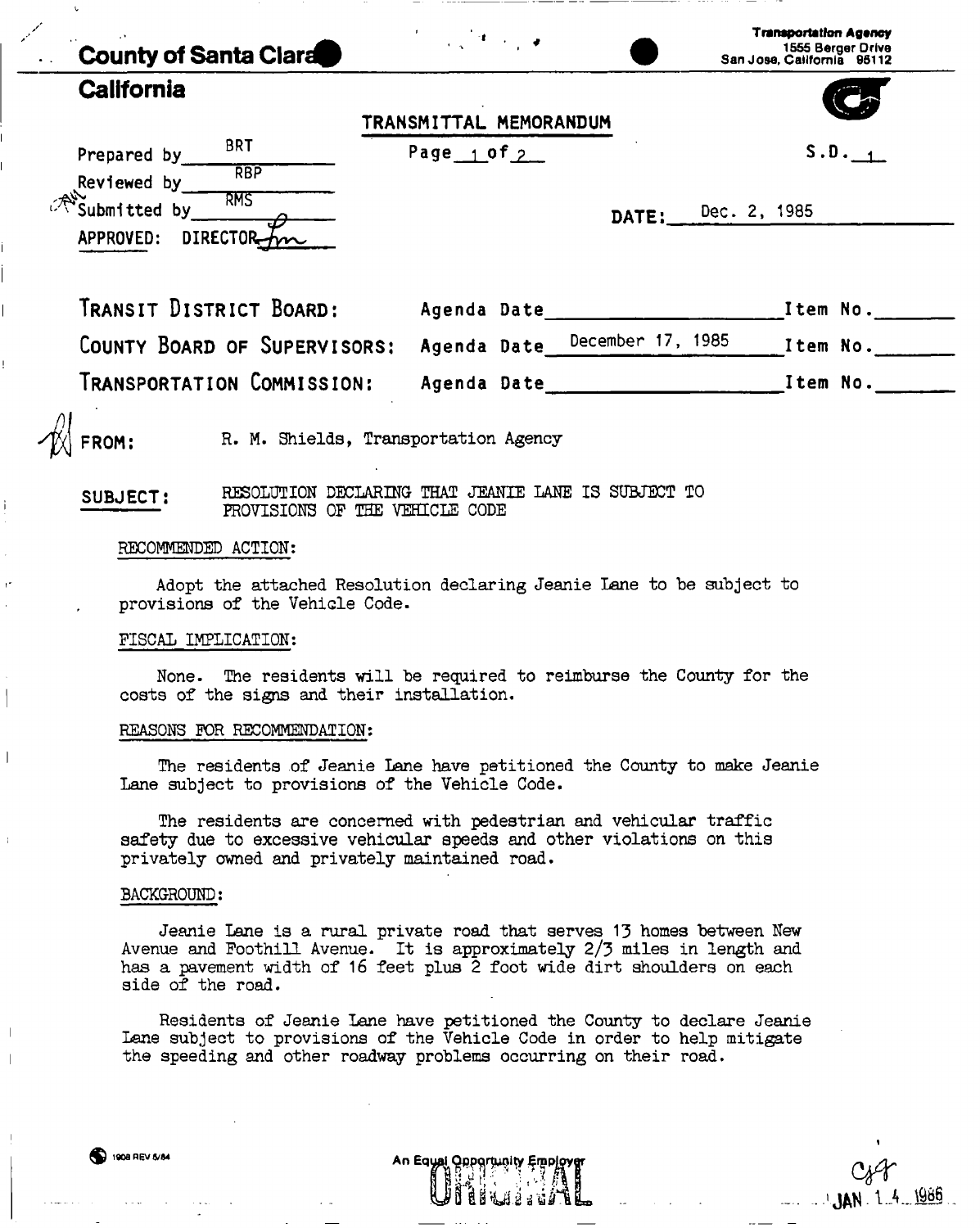**Pag<£ of 2** 

**• «** 

# **DATE:** December 2, 1985

**COUNTY BOARD OF SUPERVISORS AGENDA DATE:** December 17, 1985

# **TRANSIT DISTRICT BOARD AGENDA DATE:**

### **TRANSPORTATION COMMISSION AGENDA DATE:**

# **SUBJECT:** RESOLUTION DECLARING- THAT JEANIE LANE IS SUBJECT TO PROVISIONS OF THE VEHICLE CODE

Ten (10) resident/owners out of 13 or approximately 77% of the residential units, have signed a petition to participate in this enforcement effort (see attached petition).

\$250 has been received by this office to pay for the costs to purchase and install two (2) signs, one sign at each entrance to Jeanie Lane.

### CONSEQUENCES OF NEGATIVE ACTION:

The status of the road will remain as is and there will he no means by which enforcement can alleviate the hazards to other vehicular and pedestrian traffic. The good faith submittal of \$250 will have to be returned.

#### STEPS FOLLOWING APPROVAL:

Signs will be installed at the entrance to the private road.

#### PUBLIC HEARING:

Notification of a public hearing should be sent to the following:

| Max and Linda Kirkbride          |      |                 |                   | 2004 Jeanie Lane, Gilroy, CA 95020 |                   |              |
|----------------------------------|------|-----------------|-------------------|------------------------------------|-------------------|--------------|
| Leo and Margaret Butler          | 2010 | 11              | Ħ                 | 11.                                | 11                | Ħ            |
| Charles and Debra Reed           | 2020 | 11              | 11                | Ħ                                  | 11                | Ħ            |
| Thomas and Patricia Nelson 2130  |      | Ħ               | $^{\bullet}$      | Ħ<br>$\bullet$                     | Ħ                 | $\mathbf{H}$ |
| Robert and Aprile Johnson        | 2120 | 11              | $\mathbf{H}$      | Ħ                                  | Ħ                 | $^{\bullet}$ |
| Kenneth and Jacqui Holladay 2140 |      |                 | $^{\bullet}$      | -98                                | $\mathbf{H}$      | $\mathbf{H}$ |
| Mary and Karen Anderson          |      | 11535 New Ave., |                   | $^{\prime\prime}$                  | $\bullet$         | $^{\bullet}$ |
| Louis Avanti                     |      |                 | 2005 Jeanie Lane, | 11                                 | Ħ                 | $^{\dagger}$ |
| Dennis Townsend                  | 2015 | -11             | n                 | 11                                 | 11                | n            |
| Dominick & Jacqueline            |      |                 |                   |                                    |                   |              |
| Lombardo                         | 2025 | Ħ               | $\mathbf{H}$      | $\mathbf{H}$                       | <b>Security</b>   | $^{\prime}$  |
| Buster Mangano                   | 2105 | 11              | Ħ                 | $^{\bullet}$                       | $^{\bullet}$      | $^{\bullet}$ |
| Al Lawrence                      | 2115 | 11              | 11                | $^{\bullet\bullet}$                | Ħ                 | Ħ            |
| George Vashel                    |      | 11605 New Ave., |                   | $^{\bullet}$                       | $^{\prime\prime}$ |              |

#### RMS:kh

Attachments: Petition Resolution Location Map

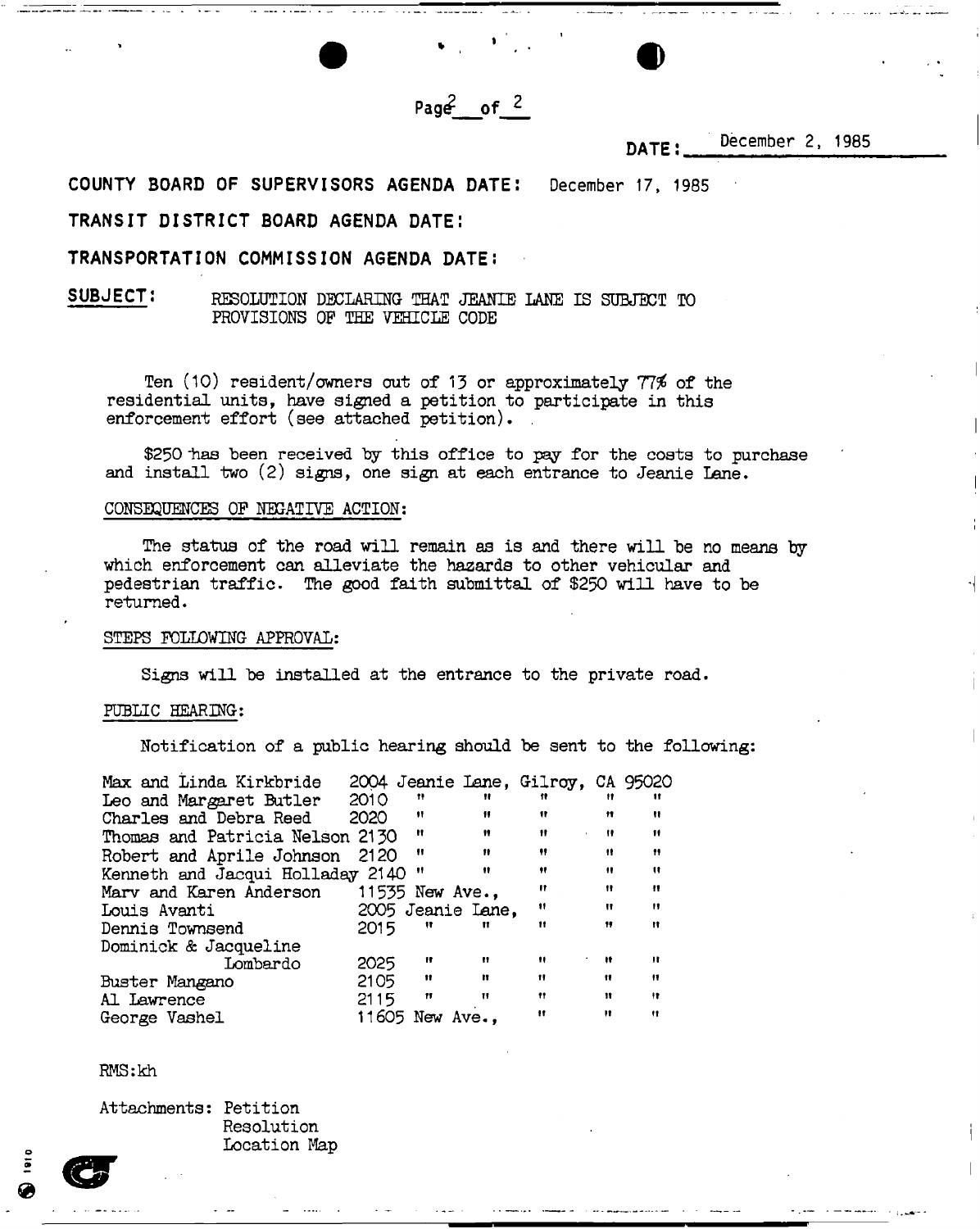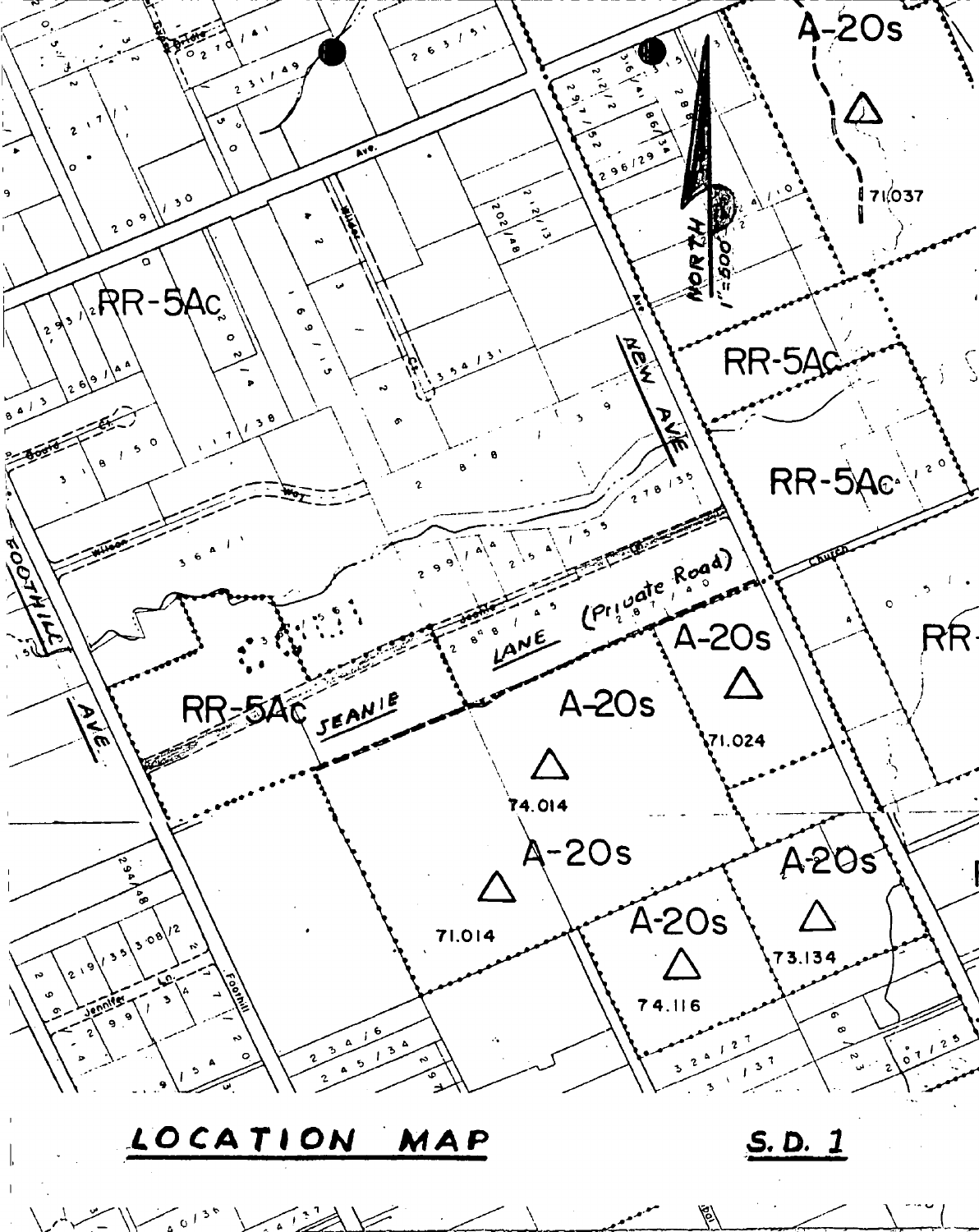Reference to 10:30 AM Meet.<br>Board of Supervisions Dominich & Joseph Cenie Sombando. 2025 JEAIVIE KANE AIR\_\_\_\_T/D CHAIR\_\_\_\_\_BD OF SUPV\_\_\_\_CLEFI!' ..  $G12Rov$  an  $95020$ Wear Sero  $P_{\mathcal{X}}$ . 842 - 0744 We had planned to attend the hoving on Jon 14 1986, but we will be away on that clate. We are stronghy in forour of the signs installed,<br>and the street being subject to the Vichiele Code Provisions, Yoro and truelo travel at excremie speech on the roods. These dries are not residents. and as use have small children attimes on the street, this code may help protect them. also feel free to call me ontime if t can assist in making our street sofer. We do have the same support from all the residents on Jlaniel Lone. Thomas Josephie Sombardo IJAN 1 4 1986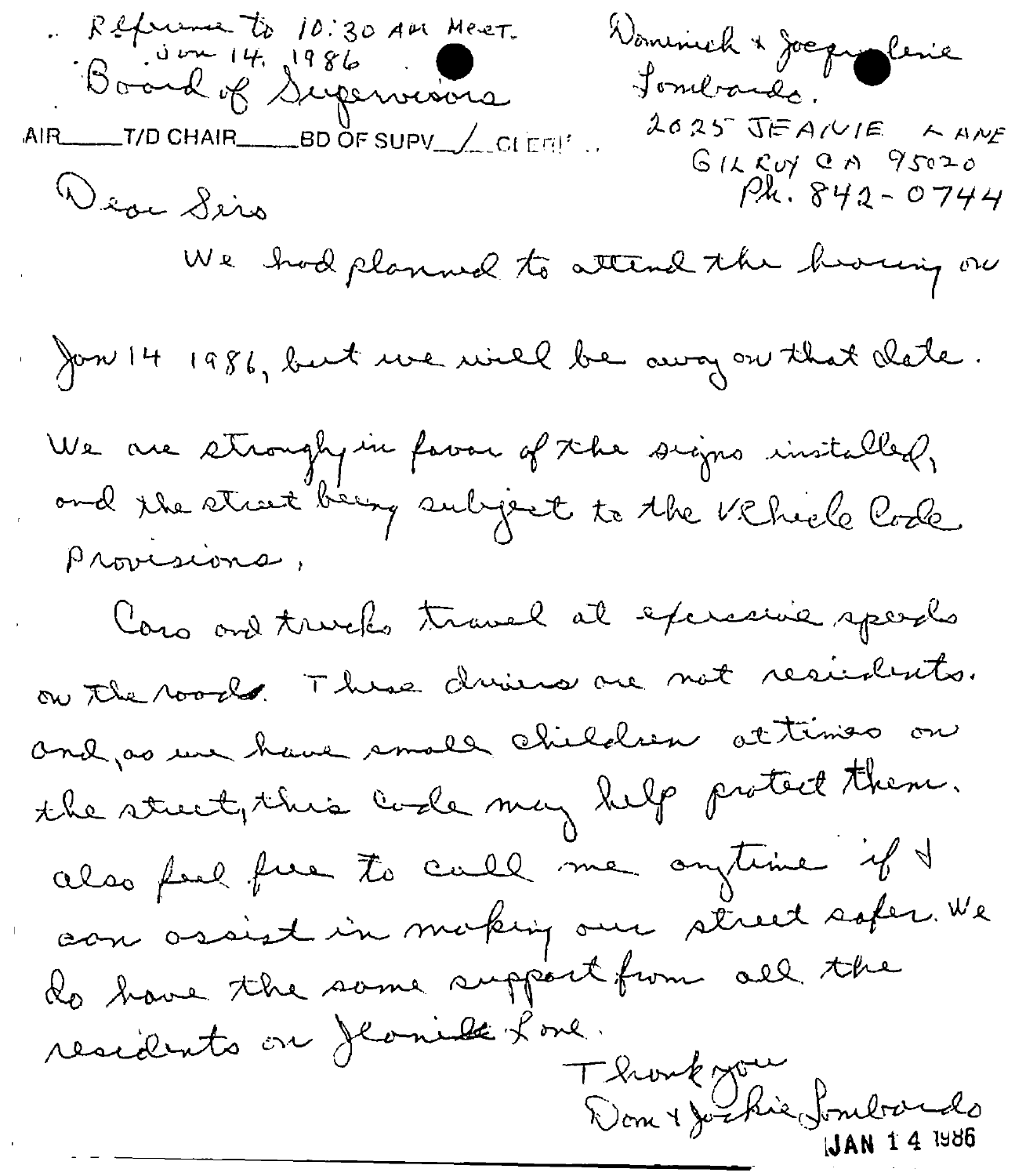

# TO: COUNTY OF SANTA CLARA

WE HEREBY PETITION THE COUNTY TO INSTALL TWO *'SIGNS' READING* ; "PRIVATE ROAD - VEHICLE CODE ENFORCED" .

The two signs will be at each end of Jeanie Lane. Presently there are numerous cars using this road whose owners do not live on this street at all. Their speed is in some cases very excessive and could endanger the lives of children in the area. Also , this road i\$not New Avenue or Church *is* which are County Roads.

We think the use of these signs should and would reduce present traffic and thus protect the lives of our children and also extend the life of our road.

Signatures of residents are on Page (2).

Mote any information combe Rent to<br>Dom Lombards<br>2025 Jeonie Lone Dilry 95020